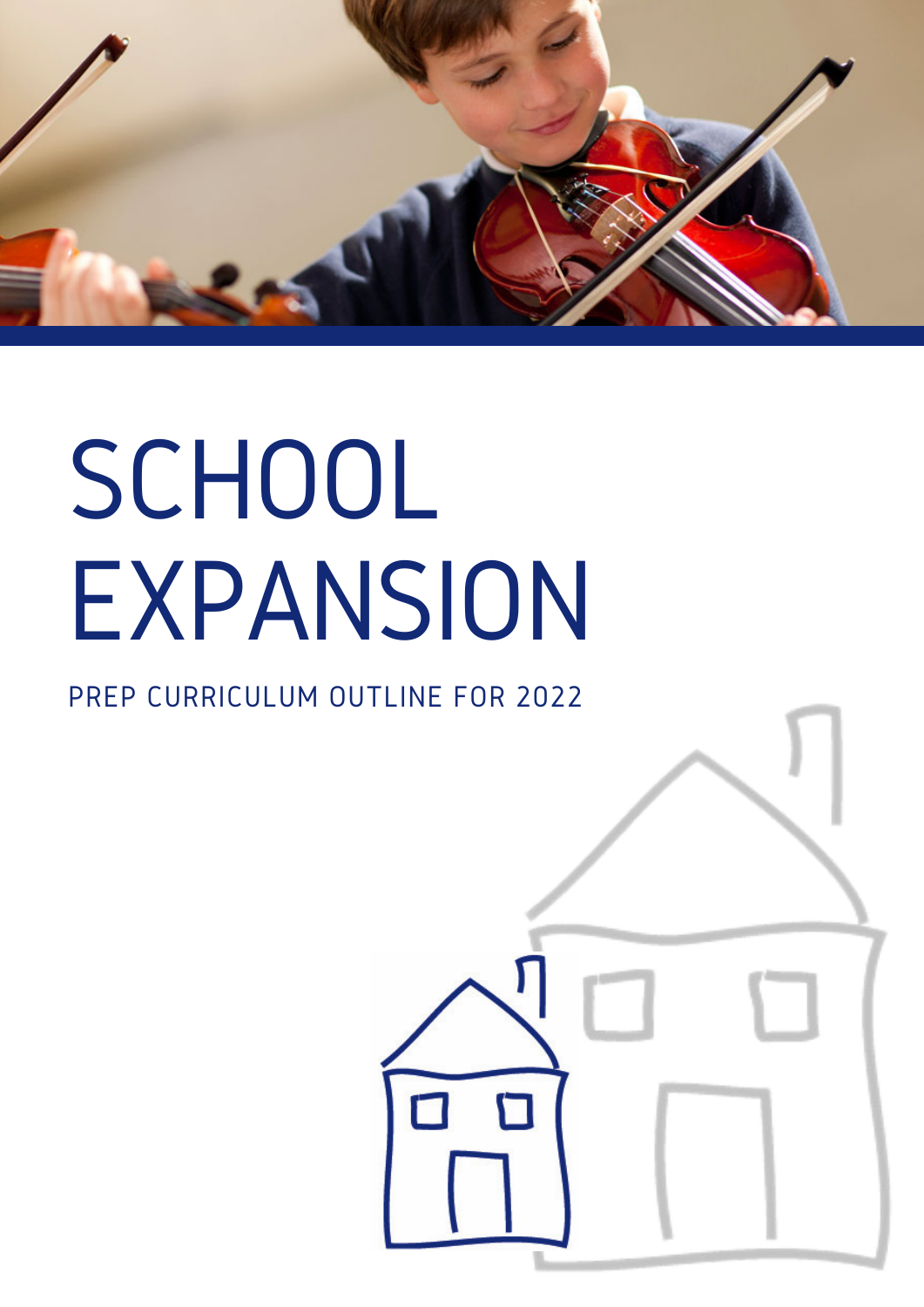#### **C O NSULTANT**

JULIE KEYES

CRISTINA RAPACIOLI **CREAT O R**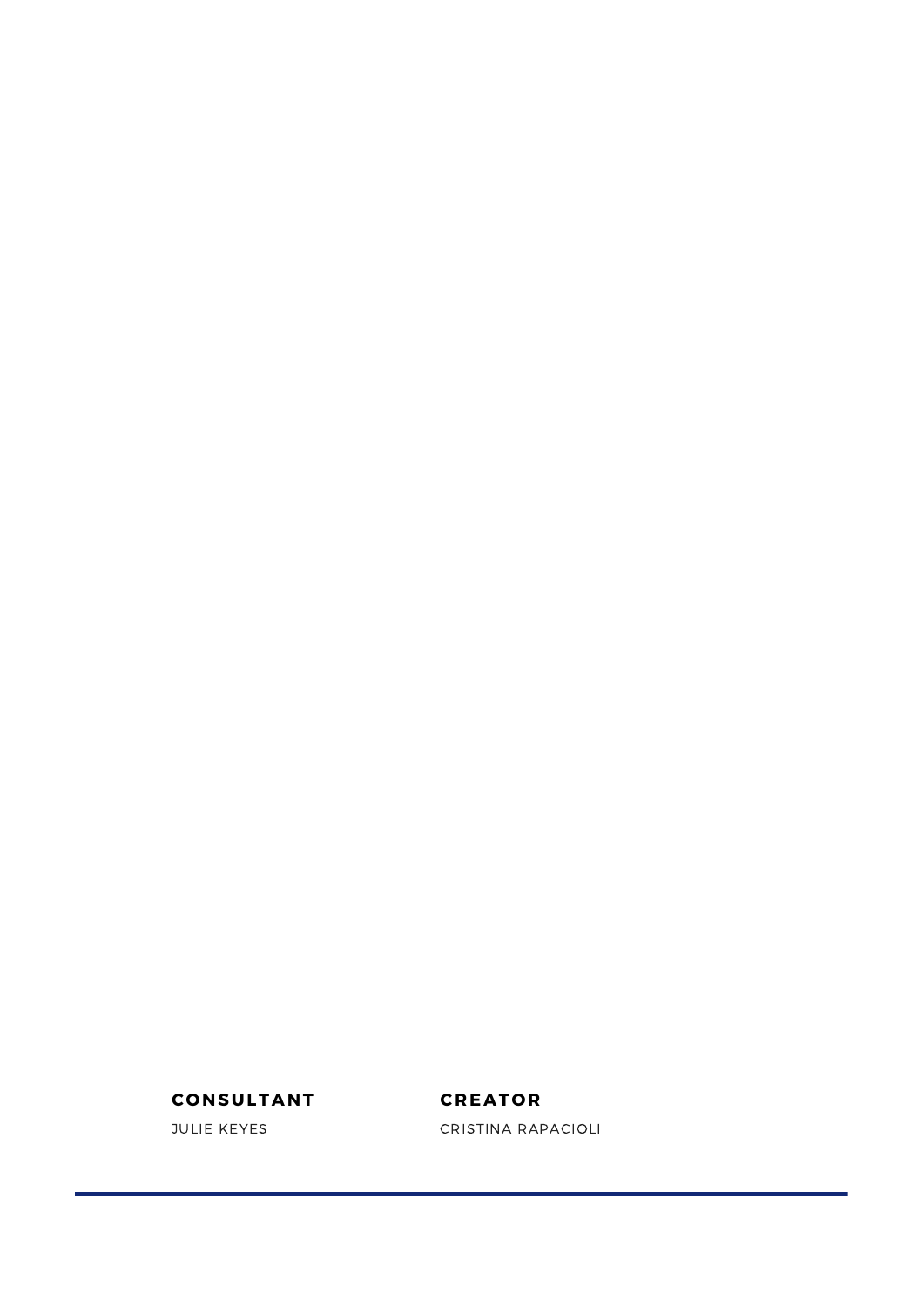### MORE THAN JUST THE FOUNDATION



#### **THE CHILDREN'S H O USE - BUILDING UPWARDS**

The Children's House has been nurturing the early years of children in North London since 1973.

With a creative and comprehensive curriculum, fully qualified staff ensure that a firm foundation, enriched with concrete experiences, enable students to build on their next destination school solidly.

Now, The Children's House will be extending its capacity each year, up to year 6, constructing a crafted education experience with the quality structure and fittings that first brought parents into its doors.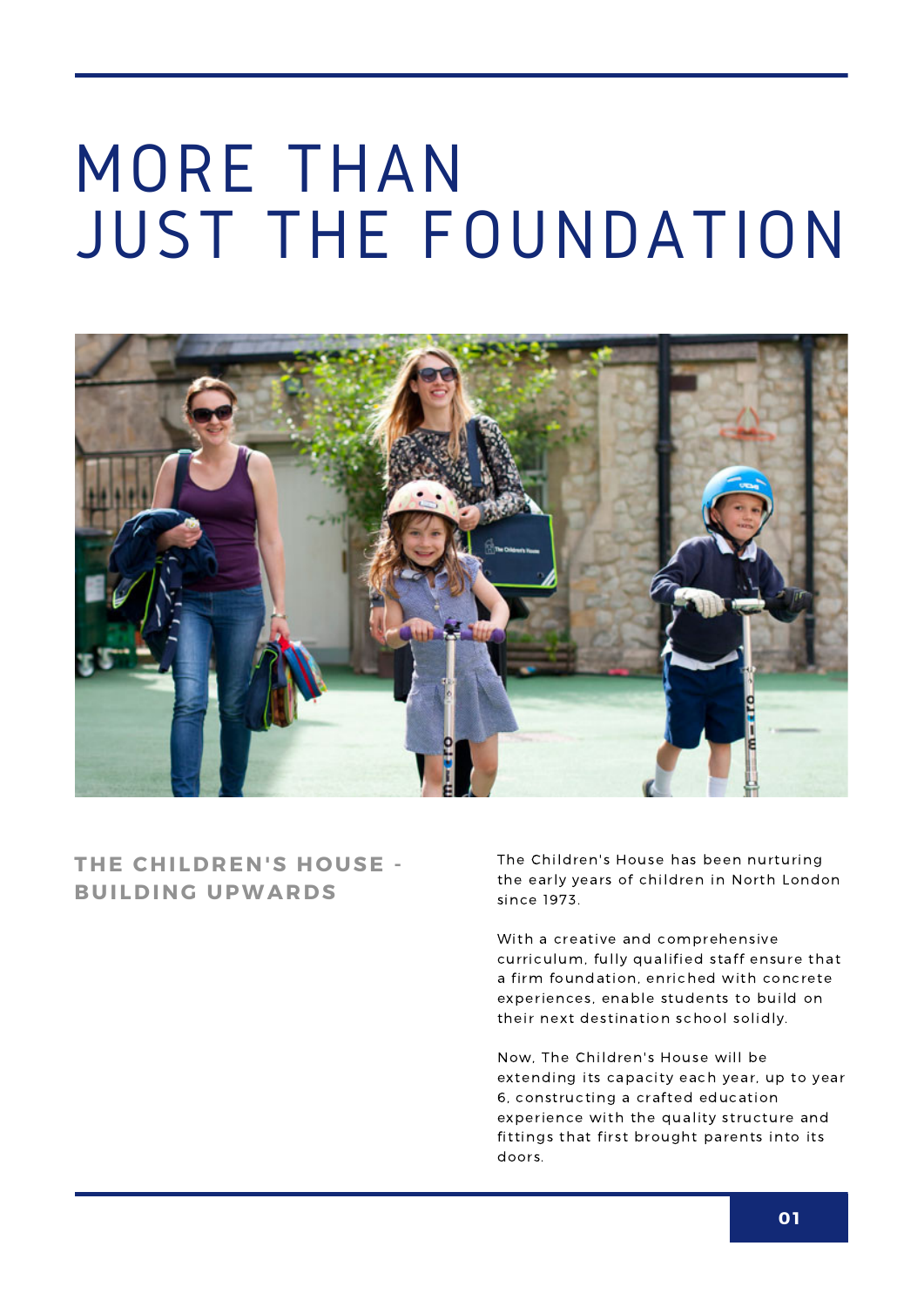# DEVELOPMENT OF FACILITIES

**THE EXPANSI O N WILL SEE THE GR OWTH O F KING HENRY'S WALK, H O USING NEW KEY STAGE 2 FACILITIES AS THE SCH O O L ENLARGES EACH YEAR, FR OM SEPTEMBER 2022**

| <b>DEPARTMENT</b>                                                          | <b>AGE RANGE</b> | <b>LOCATION</b>                                                         |
|----------------------------------------------------------------------------|------------------|-------------------------------------------------------------------------|
| <b>NURSERY</b><br>PRE-SCHOOL - PART & FULL TIME                            | $2.5 - 5$ YEARS  | ELMORE STREET                                                           |
| <b>PRE-PREP</b><br>PREVIOUSLY THE UPPER SCHOOL.<br>WITH RECEPTION - YEAR 2 | 5-7 YEARS        | KING HENRY'S WALK<br>*Reception will move to Elmore<br>Street from 2024 |
| PREP                                                                       | 7-11 YEARS       | KING HENRY"S WALK                                                       |

THE NEW KEY STAGE 2 DEPARTMENT, WITH YEARS 3-6

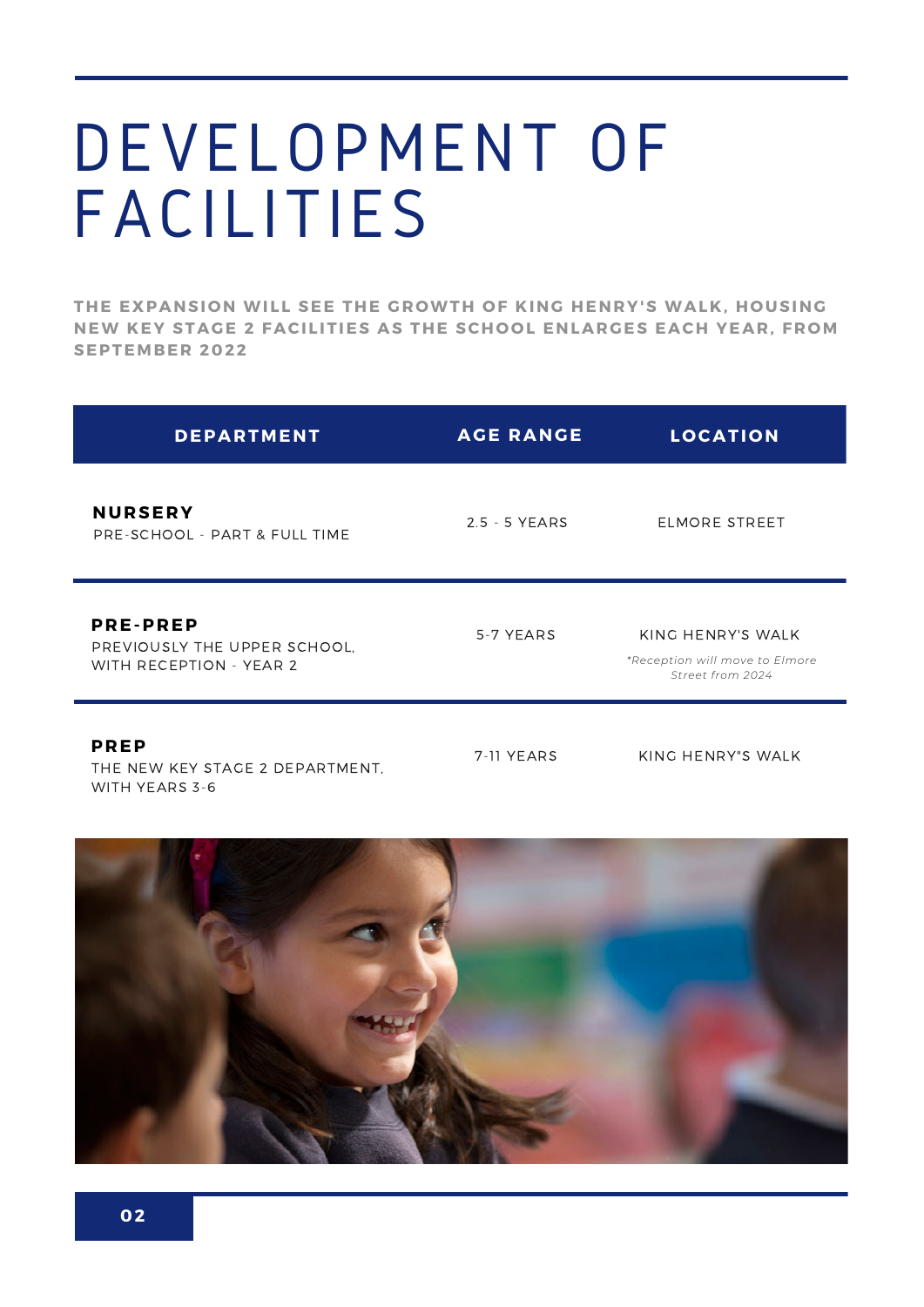To house the new prep department, Elmore Street and King Henry's Walk will undergo extensive refurbishment to the existing facilities, as well as the takeover of the neighbouring church hall.

The expansion will develop the current early years building to include an extra teaching space, creating a provision for the children to use indoor and out seamlessly. Almorah Gardens will continue to be in use as a sports space and other local amenities for soft play and educational visits

The King Henry's Walk site will undergo renovations in the adjacent church hall and school buildings providing new classrooms and a new hall; freshly decorated to provide a beautiful space for lunches, assemblies, drama and other whole school events.



# SPECIALIST SPACES

**F O R T OMO RR OW'S TALENT, T O DAY**

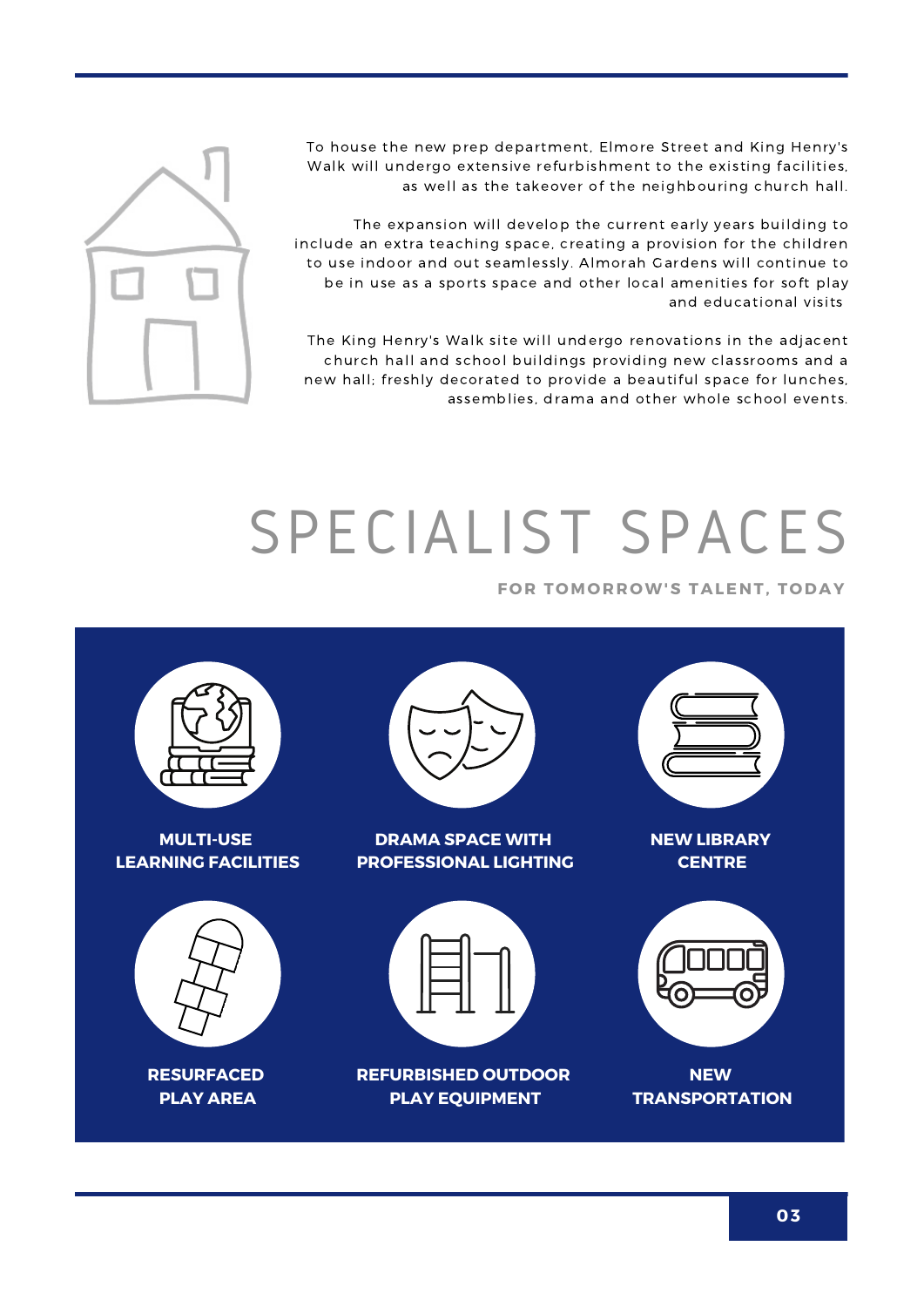# THE EDUCATIONAL AIM

#### **T O INSTIL A L O VE O F LEARNING THAT LASTS BEY O ND THE SCH O O L YEARS**

The Children's House will endeavour to; **Equip each child with the tools to to** 

- Deliver a thematic curriculum offering breadth, depth and enrichment based on concrete experiences
- Value opportunities for exploratory and play-based learning in addition to the traditional taught skills
- Enable the full potential of every child throughout their time in our School and prepare them to move on to the next stage in their education
- Promote self-growth, building awareness, confidence and esteem
- enquire and think critically, reflectively and creatively.
- Prepare children for 11+ assessment through daily support and extension in all areas of learning
- Focus on families and children, with a strong emphasis on pastoral care and community relationships
- Develop genuine respect and value for others and for the environment, with an appreciation for the rich diversity in our School and all around us

#### THEMATIC LEARNING

is a method of delivering teaching and learning through exciting and engaging units of work, which connect and integrate traditional subject areas to deliver a more cohesive learning approach.

Thematic instruction is based on the idea that children acquire knowledge best when learned in the context of a coherent whole, and when they can connect what they are learning to the real world.

By utilising carefully selected, cross-curricular themes, tangible and exciting context can be provided within which develop and apply essential core skills, integral to individual subjects.

This approach facilitates a more natural learning experience, rather than the fragmented and reductive nature of traditional school subjects.

The Children's House have excellent success in this approach, and will apply the same principles in the Prep School curriculum, suitable for the age range.

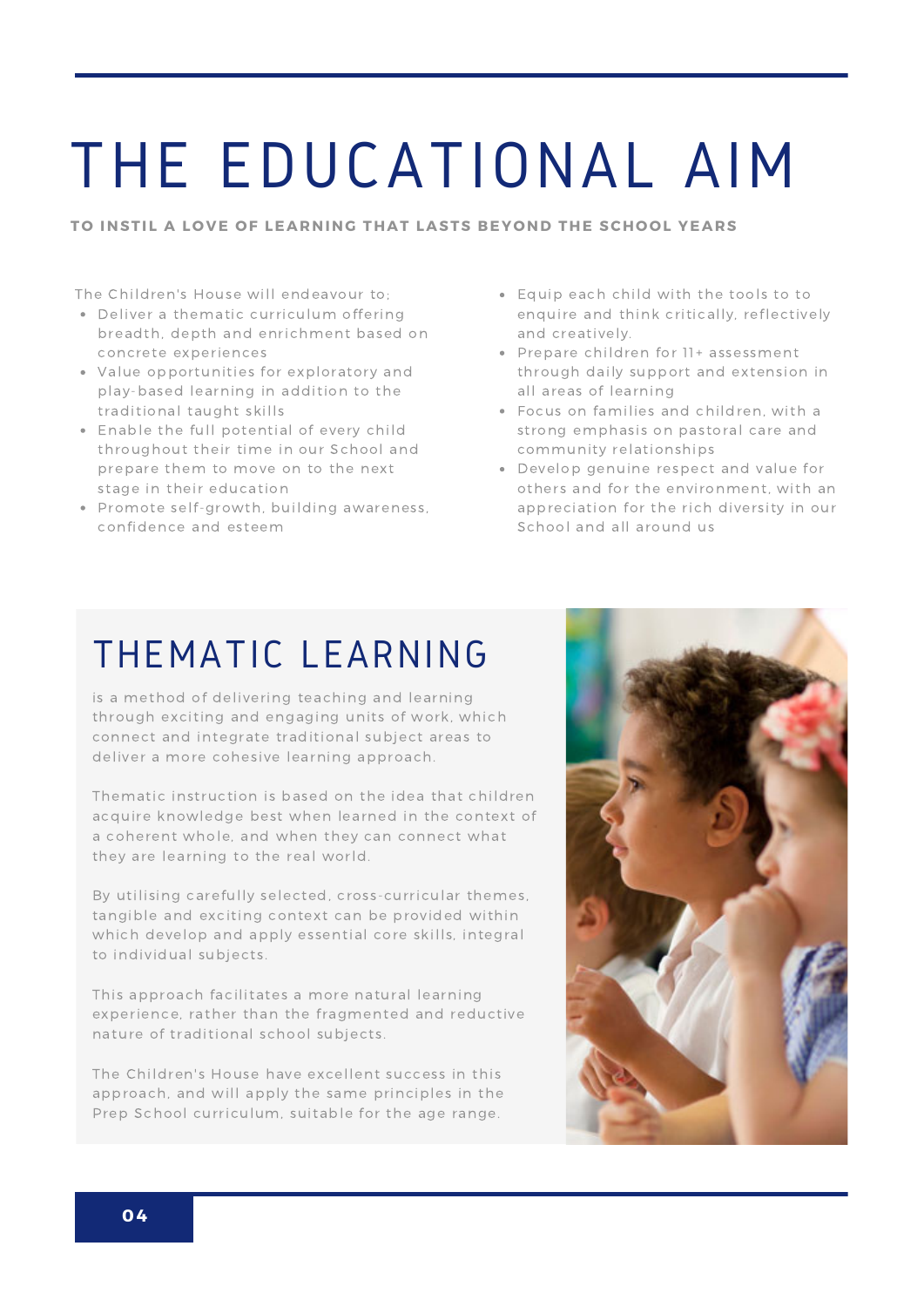

### CURRICULUM **OVERVIEW**

Children will reach a high academic level through a thematic curriculum, linking subject areas through thematic learning. Mathematics will be taught discreetly using the White Rose Maths programme of study, with an emphasis on problem-solving. English will be based upon CPLE, linking to the unit being studied where plausible.

Values-based education and inquiry filled practice will be delivered through Philosophy4Children and reasoning, forming an important part of the curriculum across the school and will be explored in both class and in assemblies. National and international initiatives such as World Book Day, Mental Health Awareness Week and Black History Month will continue to be celebrated.

As children go through the phases of the pre-prep and prep departments, there will be further opportunities for individualisation as they experience and foster new talents through an extensive enrichment offering.

KS1 Children will be introduced to computing and the online safety needed for 21st century. Technology will become a key feature of classroom practice and incorporated into lessons for researching and recording. Specialist teachers are introduced for the discrete learning of Spanish, Physical Education and Music. The existing violin programme will continue. Year 2 will attend the local facilities to learn swimming. LKS2 Although continuing the form tutor set up from key stage one, children will spend more time with specialist teachers for music, art and design and drama. Physical education will broaden with a wide range of dance, sports and martial arts introduced throughout the phase, as well as the continuation of swimming. Children will begin to represent the School in inter-school matches and competitions. Spanish will continue in the classroom and the additional language of French can be taken up as a club. Children will also be able to learn an instrument of their choice with peripatetic teachers. UKS2 Specialist core subject teachers are introduced in upper key stage two to allow a smooth transition into senior school. An expert 11+ programme will be in place for both pupil and parents to assist in every step of the senior school admissions process. Children will begin to work on personalised portfolios to support scholarship submissions and Atom Prime will support the teaching and learning of the subject areas required (including verbal and non-verbal reasoning) for the common entrance exam, to fully prepare children for their next educational destination. Further enhancements to the curriculum will see lessons in Latin introduced and a residential trip. Children will also be able to take on responsibilities within the school such as head girl and boy, pupil parliament and prefects.